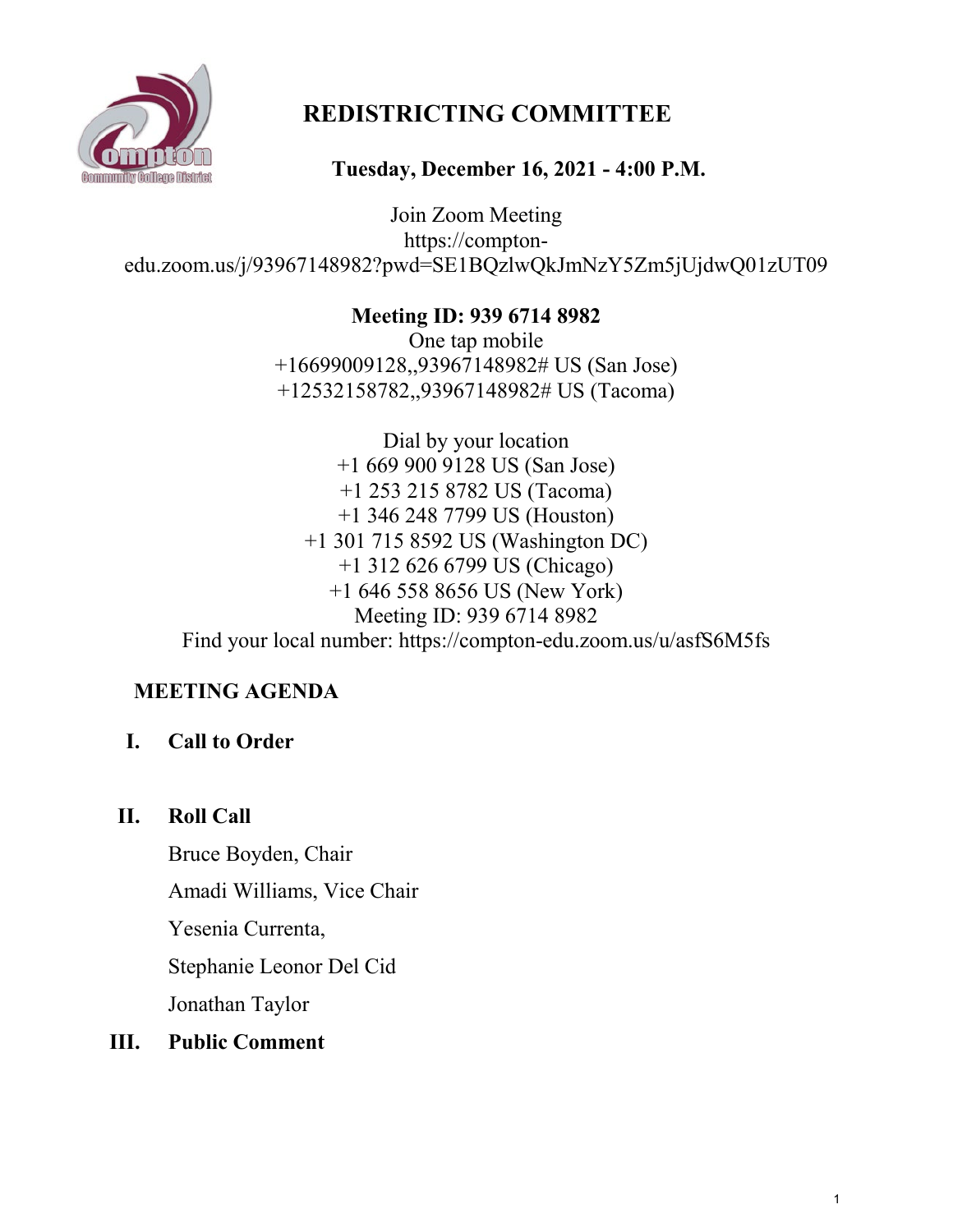- **IV. Redistricting Committee Goals**
- **V. Existing Compton Community College District Trustee Lines**
- **VI. Draft Proposed Maps for Compton Community College District Current Trustees Area**
	- a. Map A
	- b. Map B
- **VII. Compton CCD Trustee Areas Public Hearing**
- **VIII. Schedule Next Meeting**
	- **IX. Adjournment**